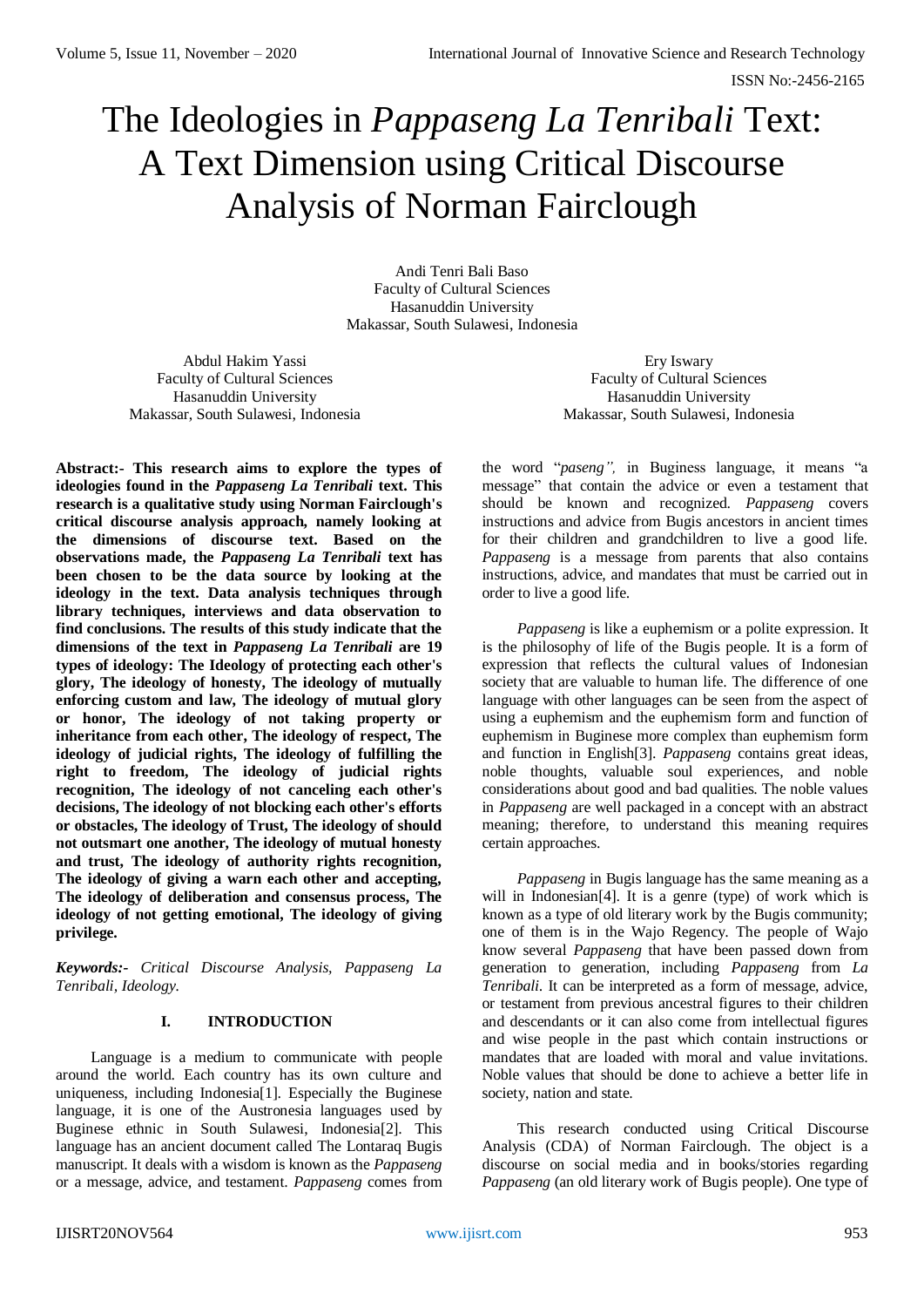*Pappaseng* that is interesting to explore is from La Tenribali, especially in this study looking at the types of ideology contained in the text using the CDA of the Fairclough text dimension.

CDA of the Fairclough text dimensions are used as a form of representation of something that contains a certain ideology so that the text is dismantled linguistically because it wants to see how a reality is displayed or formed in the text which may lead to certain ideologies, how the writer constructs his relationship with the reader (either formally or informal, closed or open), and how an identity is to be displayed (the identity of the writer and reader), meaning that in this text analysis includes representations, relationships, and identities[5].

Ideology is also a central concept in critical discourse analysis. This is because text, conversation, and others are forms of certain ideological practices. Classical theories in ideology, among others, say that dominant groups build ideology with the aim of reproducing and legitimizing their domination. One of the main strategies is to make the public aware that domination is taken for granted. Ideology, for Fairclough, is a 'meaning serving power'. More precisely, he understands ideology as a construction of meaning which contributes to the production, reproduction and transformation of domination relations. Ideology is created in societies. This is where the domination relationship is based on social structures such as class and gender. According to Fairclough, discourse can be more or less ideological, ideological discourse that contributes to efforts to maintain and transform power relations [6].

## **II. RESEARCH METHODOLOGY**

#### *A. Type of Research*

Qualitative descriptive research is research that intends to understand phenomena. About what is experienced by research subjects, for instance, behavior, perception, motivation, action, etc., holistically and by way of description in the system of words and language, in a specific natural context and by utilizing various natural methods. This descriptive is to make descriptive, drawing or painting systematically, factually and accurately regarding the facts, characteristics and relationships between phenomena that are owned [7]. Qualitative descriptive research used to examine the condition of natural objects. The researcher is the key instrument; the sampling of data sources is done purposively and snowball method. The collection technique is combined, the data analysis is inductive, and the research results qualitative emphasizes meaning more than generalization. In qualitative research, because the problems brought by the researcher are still temporary and will develop after the researcher enters the field or social context. And they were also used by researchers intending to examine something in depth.

#### *B. Data Collection Technique*

The technique of collecting data and information in this study carried out by research library, interview, text observation, and documentation techniques. By using CDA of Fairclough, the researcher can find the ideology contained in a text through the sentences used. The data source of this study is the *Pappaseng La Tenribali* text.

## **III. RESULT AND DISCUSSION**

Based on the analysis of text dimensions, CDA of Fairclough must pay attention to the words, sentences used in discourse. Therefore, it can make it easier to see the types of ideology contained in a discourse. The following is an explanation of the 19 types of ideology taken from the *Pappaseng La Tenribali* text on *Lontara' Sukku'na Wajo'* (LSW) written by Zainal Abidin [8]:

#### *A. The Ideology of protecting each other's glory*

The data on Text 1. contains the protecting each other's glory. One of the things that are part of this ideology is the position which should be occupied. The following is an explanation of the text.

#### *Text 1:*

*"Naia riasengnge …tapada poalebbirengngi alebbiretta….. Tapada tudangngiwi tudangngetta. Monroiwi onrota. Assitinajatta."*

#### *Translation:*

"It is said that **we both have the glory.** We both occupy our seats to occupy our places."

Based on the analysis of the dimensions of the text on Text 1, it contains ideologies that honour each other or maintain greatness. In the CDA Discourse, Fairclough also uses a special type of language, for example, in political discourse, such as the use of terms that will provide the meaning behind the use of special language. The sentence contains the meaning that serves power because of the provisions of guidelines that apply in the Wajo kingdom regarding the proper position.

#### *B. The ideology of honesty*

The data contains an ideology of honesty. The concept of the perception of the ideology of honesty in Text 2 about actions or about fair behavior and should be in accordance with the royal structure. The following data explains the ideology of honesty.

## *Text 2:*

*"Naia riasengnge …sipauju madeceng ri alempuretta… riala padaega. pada lampe ri asstinajatta idi maneng."* 

#### *Translation:*

"As for being well-called **straight to each other in our honesty**, taking as many gauges the same length as it deserves on all of us."

Based on the analysis of the *Pappaseng* text dimensions, the use of the sentence contains the ideology of honesty or appropriateness. In the CDA of Fairclough, one can also find the use of a specific type of language, for example, in political discourse. As in the use of terms that will provide the meaning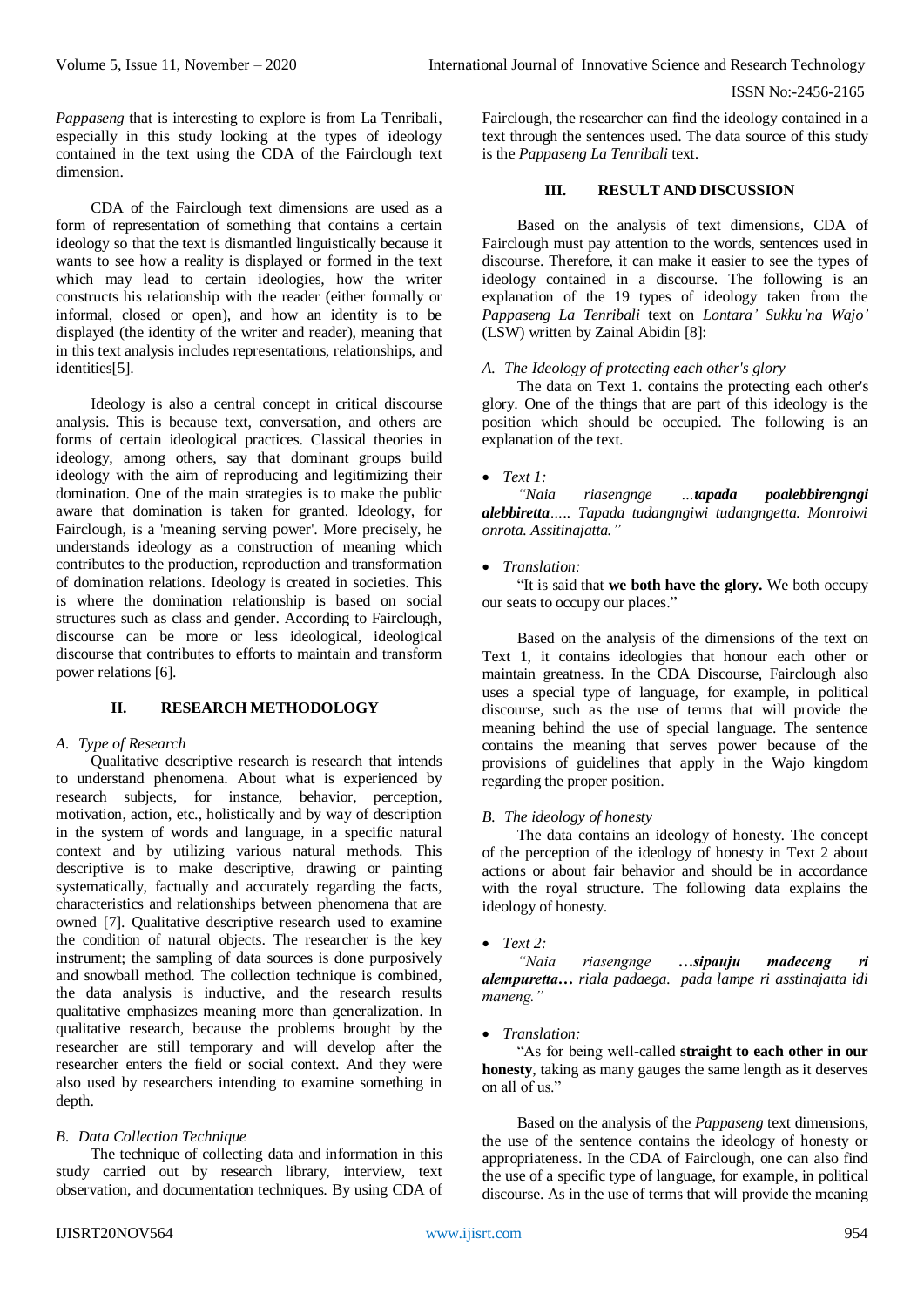behind the use of this particular language. Text 2 is a special language that has a meaning that serves power because of the provisions of guidelines that apply in the Wajo kingdom regarding honesty and appropriateness.

#### *C. The ideology of mutually enforcing custom and law*

The data contains the types of ideologies that mutually enforce custom and law. The following text explains the description of the ideology that enforces customs and laws relating to not being allowed to reinforce the tradition mutually.

## *Text 3:*

*"Naia riasengnge tessire'ba ade', sipatokkongngi' tasitarima dararing."* 

#### *Translation:*

"As for it is called not laying down customs, we raise each other up, we receive mutual help."

The analysis of the dimensions of the text in the use of sentences contains a type of ideology that enforces custom and law, that is, it is not allowed to mutilate tradition (custom & law). In CDA of Fairclough's Discourse, one can also find the use of a specific type of language, for example, in political discourse. As in the use of terms that will provide the meaning behind the use of this particular language. In Text 3, it contains a special language where there is a meaning that serves power because there is an ideology related to custom, and the law should not be mutually exclusive between Tradition. Therefore, the ideology becomes a rule or guideline that applies in the Wajo kingdom.

## *D. The ideology of mutual glory or honor*

The data on Text 4 contains a kind of ideology that maintains mutual glory or honor. The following text is an explanation of the ideology of maintaining each other's glory or honor related to covering each other's shame.

#### *Text 4:*

*"Naia riasengnge …tessipe'deng ale'bireng…. aja' tassipabbela- mpelangi gau' majule."* 

#### *Translation:*

"As for the so-called not extinguishing each other's glory/ honor, do not undress each other".

Analysis of the dimensions of the text in the use of sentences containing ideology does not extinguish mutual respect. In the CDA of Fairclough Discourse, one can also find the use of specific types of language, for example in political discourse. As in the use of terms that will provide the meaning behind the use of this particular language. In the Text 4, it contains a special language of the meaning that serves power because of the ideology of not extinguishing mutual respect between human beings.

Text 4 discusses about not extinguishing mutual respect between humans. Do not behave to extinguish mutual respect such as by not exposing the shame or ugliness of others. In

fact, fellow human beings must protect the dignity of each other.

## *E. The ideology of not taking property or inheritance from each other*

The data contains the type of ideology of not taking property or inheritance from each other. The following is an explanation of the ideology, on Text 5, about not to take property or inheritance from each other:

#### *Text 5:*

*"Naia riasengnge …tessialang mana'.... Temmakullei riacinnai reso lumu'na to matoammu.."* 

#### *Translation:*

"As for **not taking each other's inheritance**, you must not want the results of your parents' hard work.".

The dimensions of the text in the use of sentences already contain ideology, that they should not take inheritance. In the CDA of Fairclough Discourse, special types of language have also been used, for example in political discourse. As in the use of terms that will provide the meaning behind the use of this particular language. Text 5 contains a special language of the meaning that serves power because of the ideology of not taking inheritance from one another.

## *F. The ideology of respect*

The data on Text 6 contains the ideology reward is related to mutual respect for other *limpo* (villages). The following is an explanation of the types of the ideology of respect:

## *Text 6:*

*"Naia riasengnge …tessikajojo pau'…. rekko engka anu manessata idi' tellu parasengngeng silimpo ri ase' ri awa, nalao ri limpota bara'- bara'na. tempeddingngi matteru'ko malai. Ellaui muriereng anu manessamu."* 

#### *Translation:*

"As for what is called **not touching each other's baskets**, if there is something that is clear to us three equals in the whole village above, below, then he goes to our village as for example, you should not immediately take it. Ask so that you are clear what yours is.".

The text dimensions in the use of sentences contain an ideology of respect for other *limpo* (villages). In the CDA of Fairclough Discourse, special types of language have also been used, for example in political discourse. As in the use of terms that will provide the meaning behind the use of this particular language. In the *Pappaseng* sentence on Text 6 contains a special language, there is a meaning that serves power because of the ideology of mutual respect for other villages.

#### *G. The ideology of judicial rights*

The data on Text 7 contains types of judicial rights ideology. It discusses the ideology of judicial rights prevailing in the Wajo kingdom. The following is an explanation of the ideology of judicial rights: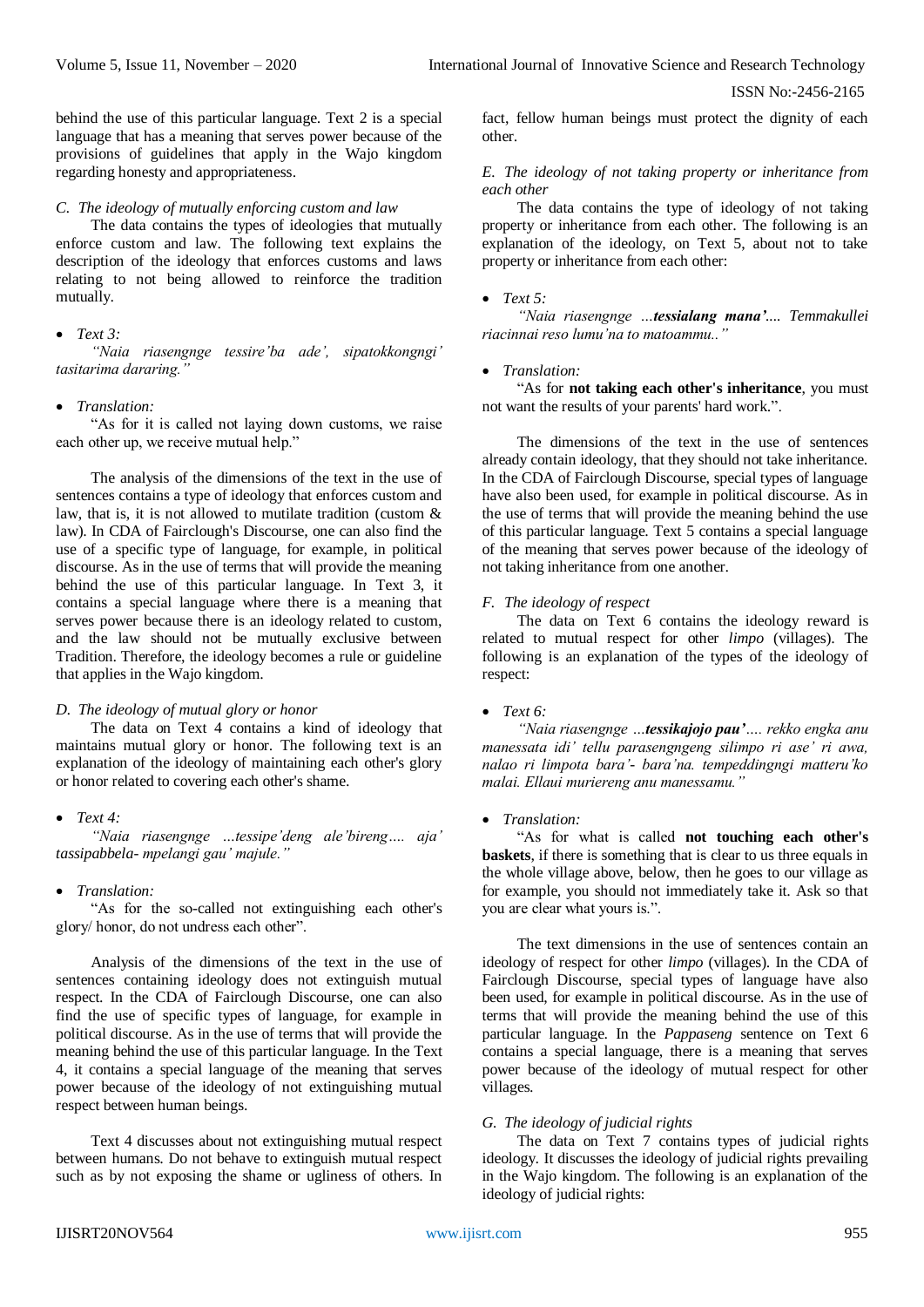#### *Text 7:*

*"Naia riasengnge …tessikaremo kalobengngi'…. Narekko engka tau naccaca assituruseng selimpo. Maelo' gi malai, maelo' gi mpunoi, tempeddikko matteru'. Mau assalang maga muna. Sibirittaiakki' tassiereng anu mallaletta.."* 

## *Translation:*

"As for the so-called **not catching each other's fish in our depths**, if someone doesn't like the *selimpo* agreement whether he wants to take him or wants to kill him, you shouldn't immediately, despite any mistakes, we give each other news. Not giving each other ours that are running".

Analysis of text dimensions in the use of sentences contains the ideology of judicial rights. In the CDA Fairclough Discourse, special types of language have also been used, for example in political discourse[9]. As in the use of terms that will provide the meaning behind the use of this particular language. The Text 7 contains the use of a special language, there is a meaning that serves power because of the ideology of judicial rights that apply in the Wajo kingdom.

#### *H. The ideology of fulfilling the right to freedom*

The data on Text 8 contains the type of ideology of fulfilling the right to freedom. Ideology on Text 8 discusses the fulfillment of the right to freedom between aristocratic and slave marriages. The following is an explanation of the ideology:

#### *Text 8:*

*"Naia riasengnge ...tessioti' ittello'…. narekko bara'na idi' masseajing sipobaine ata mau ata agamuna, temmakkulleni sipoata wijanna, maradekani ritu ana'na"* 

## *Translation:*

"As for what is called not taking eggs from each other, if for example we as a family marry a slave, any slave, can no longer enslave each other's offspring, then the child is independent".

Based on the analysis of the dimensions of the text in the use of sentences, it contains ideology about the fulfillment of the right to freedom. In the CDA of Fairclought Discourse also found the use of a specific type of language, for example in political discourse. As in the use of terms that will provide the meaning behind the use of this particular language. The sentence on Text 8, it contains a special language of the meaning that serves power because of the ideology of the fulfillment of the right to freedom.

The ideology regarding the fulfillment of the right to freedom is when the marriage between the mother is a slave and her father is of noble descent. So, the offspring who are born will be elevated to become free people. Because of the blood that flowed from his father.

#### *I. The ideology of judicial rights recognition*

The data on Text 9 contains the ideological types of recognition of judicial rights in the territory that apply in the

Wajo kingdom. The following is an explanation of the types of ideology of judicial rights recognition:

## $\bullet$  *Text* 9.

*"Naia riasengnge …tessiala bicara…. puraenni naoloi seajita naluru mammekko'. Nalaosi ri limpo laingnge nrape. Nade' muna muellaui alappakenna teppa mubicarai."* 

## *Translation:*

"As for what is called **not taking each other's words**, our family has faced it and has been silent. Then go to another docked area. You don't ask for clarity and then you talk.".

Analysis of text dimensions in the use of sentences contains the ideology of judicial rights recognition. In CDA of Fairclough Discourse, one can also find the use of specific types of language, for example in political discourse. As in the use of terms that will provide the meaning behind the use of this particular language. In sentence on Text 9, there is a special language that has a meaning that serves power because of the ideology of recognizing judicial rights in the Wajo kingdom which becomes a guideline or stipulation in the Wajo kingdom. So, we can see the meaning that serves power on Text 9. It discusses the recognition of judicial rights, if a case has been decided, no other decision is allowed.

## *J. The ideology of not canceling each other's decisions*

The data on Text 10 contains the ideology of not canceling each other's decisions as a part of the judiciary. The following is the explanation regarding to that ideology:

## *Text 10:*

*"Naia riasengnge …tessiluka taro…. engkae appangewangenna masseajing napada paenre 'i pangewanna nallapparengngi naritarona. Naengkasi lari bara' – bara'na ri limpo laingnge poadai, mulao mulukai."* 

## *Translation:*

"As for those who are said to be **not canceling each other's decisions** that have disputes between their families. Then they both brought up their dispute and were put on trial. Then there are others who run for example to other areas to convey. Then you go cancel it".

From the data above, the dimensions of the text in the use of sentences contain ideology that does not cancel each other's decisions. In CDA of Fairclough Discourse, we can also find the use of specific types of language, for example in political discourse. As in the use of terms that will give the meaning behind the use of this particular language. The sentence Text 10 already contains a special language where there is a meaning that serves power because ideology cannot cancel each other's decisions. This has become a statute in the Wajo kingdom. Data on Text 10 discusses the ideology of judicial rights which explains that decisions are not allowed to mutually cancel decisions without going through consent and deliberation by decision makers and disputing parties.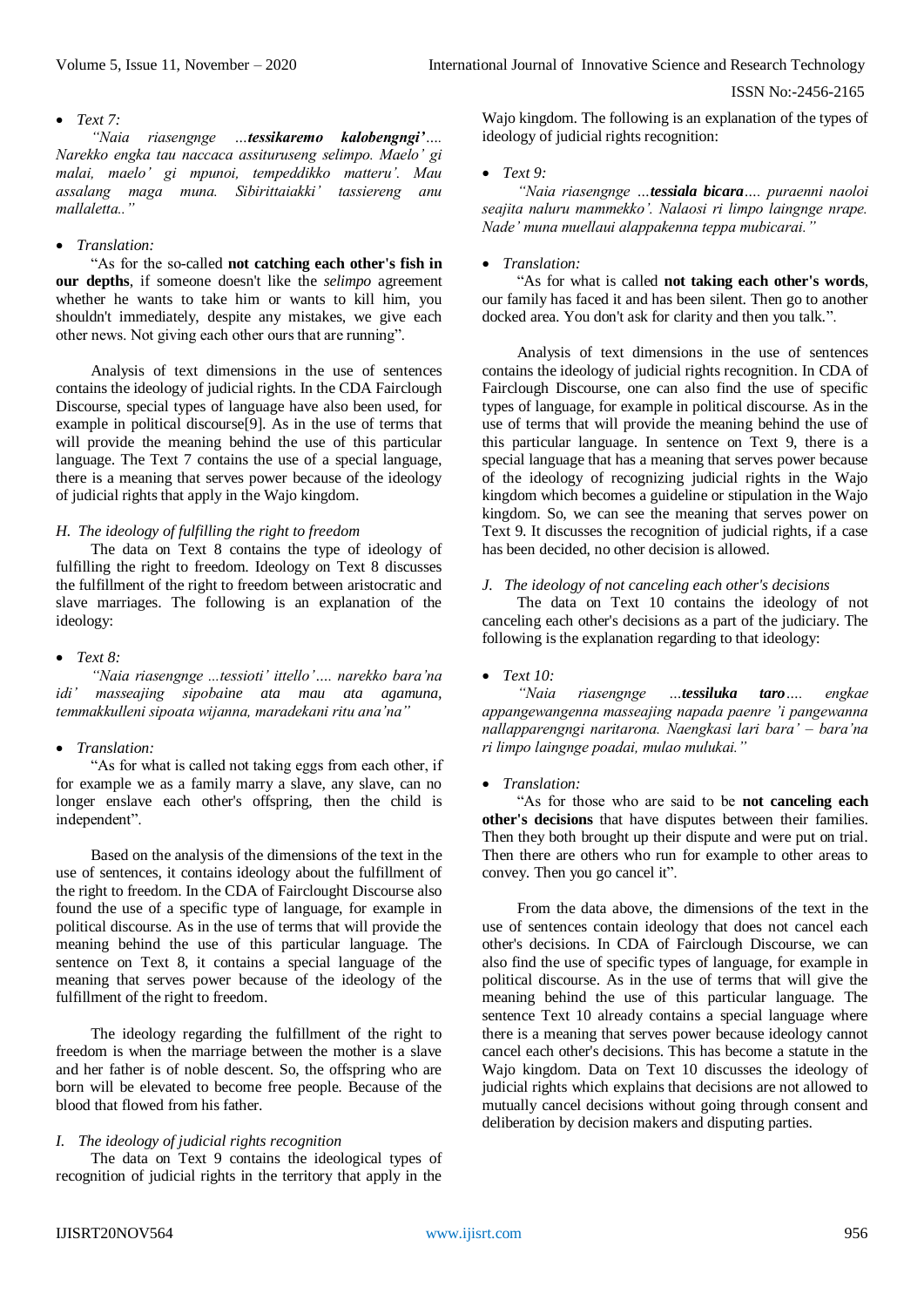## *K. The ideology of not blocking each other's efforts or obstacles*

The data on Text 11 contains the type of ideology that does not blocking each other's efforts or obstacles. This ideology is related to understanding attitude or behavior. The following is an explanation of the ideology of not blocking each other's efforts or obstacles on Text 11:

## *Text 11:*

*"Naia riasengnge…tessiwello-wello…. engkae anu risu'bu nasamanna maeloo mupaompo', engka gau ripogau' muwenruttosa gau' mupassamangngi na anu we'dimmua sipajaji."* 

## *Translation:*

"As for what is called **not blocking each other**, something is hidden and it seems that you want to bring up, there is an action that is done then you also do the action simultaneously, even though it can be mutually".

The analysis of text dimensions in the use of sentences contains ideology that does not hinder each other's efforts. In the CDA of Fairclough, one can also find the use of specific types of language, for example in political discourse. As in the use of terms that will provide the meaning behind the use of this particular language. The sentence on Text 11 already contains a special language where there is a meaning that serves power because there is an ideology that does not hinder each other's efforts or obstacles. This is part of the rules or guidelines that apply in the Wajo kingdom. It has discussed related matters not to obstruct or hinder each other's efforts. As well as the mutual understanding of each other.

## *L. The ideology of Trust*

The data on Text 12 contains the type of ideology about the mandate that prevails or trust and a behavior guide that applied in the Wajo kingdom. The following is an explanation of the mandate ideology:

*Text 12:*

*"Naia riasengnge …siwereng anu mallaletta…. narekko engka anu manessana taue lao ridi' natania elo'na punanna. Mau tennaellau assurutakko tiwirengngi."* 

*Translation:*

"As for what is called **trust each other**. If there is someone else's possession in us and not the will that has. Although not asked to be ordered to bring to him".

Based on the analysis of the dimensions of the text in the use of sentences, it contains ideology related to trustworthiness. In CDA of Fairclough, one can also find the use of specific types of language, for example in political discourse. As in the use of terms that will provide the meaning behind the use of this particular language. In the sentence on Text 12 contains a special language of the meaning that serves power because of the ideology of mandate which is the accuracy in the constitutional guidelines of the Wajo kingdom. It discusses the ideology of trust when given responsibility by others. Either deliberately or unintentionally in expanding responsibility while maintaining trust.

## *M. The ideology of should not outsmart one another*

The data on Text 13 shows that the type of ideology should not outsmart one another. It explains about not being able to hide something from each other. The following is an explanation of ideologies that should not outsmart each other:

## *Text 13:*

*"Naia riasengnge …tessiakkale'- kalengeng….anu engkae musu' bui muasengengngi taue de'."* 

## *Translation:*

"As for the so-called **not outsmarting each other**. Then you say to other people there isn't."".

The dimensions analysis of the text in the use of sentences contains ideologies that should not be manipulated. In CDA of Fairclough, one can also find the use of specific types of language, for example in political discourse. As in the use of terms that will provide the meaning behind the use of specific language or terms used. In sentence on Text 13, there is a special language where there is a meaning that serves power because there is an ideology that cannot manipulate one another. This is part of the guidelines that apply in the Wajo kingdom.

## *N. The ideology of mutual honesty and trust*

Ideology on Text 14 contains a type of ideology of mutual honesty and trust. It discusses mutual honesty and trust in decision making. The following is an explanation about that ideology:

## *Text 14:*

*"Naiatosi riasengnge …makkeda siateppereng'i…. anu engkae nakkeda seajita de', tempe'dinni risappa, mammeko mani nakko naranrenni ade' ammaradekangeng kuaenna bicara purae nakennani lalempicara, napobiasangngi maradekae, napoade marajai arungnge puraonrota idi' Lipu-Tellu Kajuru'e ri Boli. Namau rimanengngi narekko puraonro temmakulleni ripinra temmakulletoni riluka. Apa ianatu tumpu'na ammaradekangengnge ri ase ri awa arumpanua narekko narattetoni ade' abiasangnge.."* 

## *Translation:*

"As for what is called **trust each other**. If there is something then our family says there is no need to be looked for anymore, we just keep quiet. But if he is concerned with the freedom tradition, for example speaking *purae*, then he has already been hit by a legal case, the customs for the independent group, it has become a great custom for the king. Our provisions *lipu-tellu kajurue* in Boli. Even though together, it is the same, if it has become a statute it cannot be changed anymore, it cannot also be canceled. Because that is the purpose of the independence, and under the authority of the kings when he has reached the behavior tradition".

Based on the dimensional analysis of the text in the use of sentences, it contains an ideology of mutual honesty and trust. In CDA of Fairclough, one can also find the use of specific types of language, for example in political discourse. As in the use of terms that will provide the meaning behind the use of this particular language. The sentence on Text 14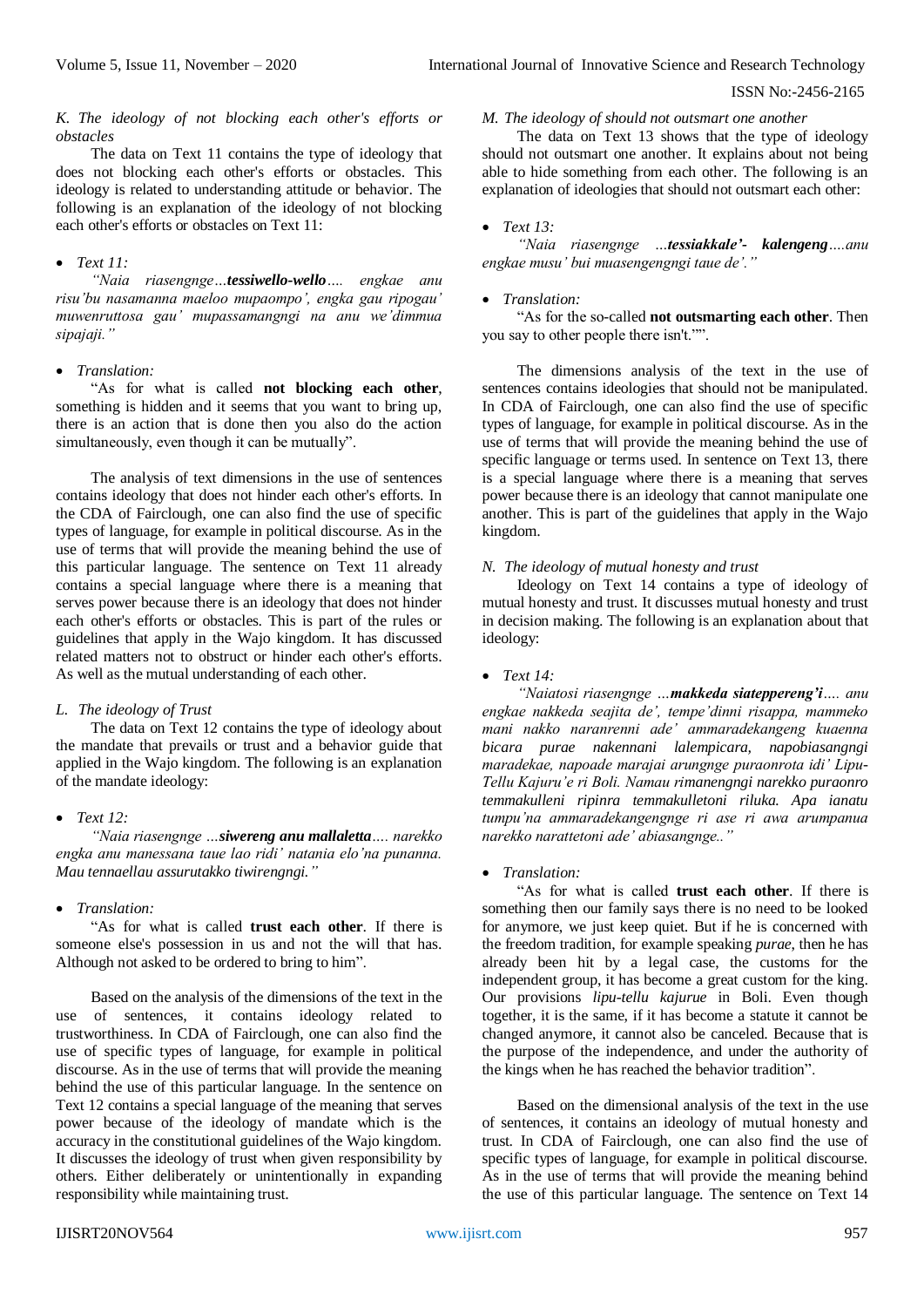contains a special language of meaning that serves power because of the ideology of being honest and trusting in a decision. This is a guideline that has been established and applied in the Wajo kingdom.

#### *O. The ideology of authority rights recognition*

The data on Text 15 contains the type of ideology regarding the recognition of the right to authority. This ideology is about not taking each other's authority according to their duties and responsibilities. The following is the explanation about the ideology:

## *Text 15:*

*"Naia riasengnge …tessiesa- esa…. 'tapada moloi olota, tinro'i tinrotta', mappunnangiwi appunatta tekaccinna – cinna."* 

#### *Translation:*

"As for the so-called **not taking others right**. we face what is in front of us, we accompany our accompaniment, own ours, do not want much.".

The analysis of text dimensions in the use of sentences contains the ideology of authority rights. In CDA of Fairclough, one can also find the use of specific types of language, for example in political discourse. As in the use of terms that will provide the meaning behind the use of this particular language. In sentence p15, it contains a special language of the meaning that serves power because of the ideology of recognizing the right to authority. This has become part of the guidelines established in the Wajo kingdom.

## *P. The ideology of giving a warn each other and accepting suggestions*

The data on Text 16 contains the type of ideology about warning each other and accepting suggestions. When in a decision making, it is important to behave to warn each other and give advice. The following is an explanation about the idology:

*Text 16:*

*"Naia riasengnge …malilu sipakainge…. aja' mumacai' ripaitai ripangaja rigau' madecengnge, tumaningiwi, nadeceng napocappa."* 

#### *Translation:*

"As for what is called **forgetting and reminding each other.** Do not be angry when shown, advised of good behavior, obey it so that it ends in goodness

Based on the dimensional analysis of the text in the use of sentences, it contains an ideology of reminding each other and receiving suggestions. In CDA of Fairclough, one can also find the use of specific types of language, for example in political discourse. As in the use of terms that will provide the meaning behind the use of this particular language. In the sentence p16, it contains a special language of meaning that serves power because of the ideology of warning each other and accepting each other's suggestions. This applies in the

Wajo kingdom because it has become a guideline and regulations.

#### *Q. The ideology of deliberation and consensus process*

The data on Text 17 contains the ideological types of deliberation and consensus processes in the Wajo kingdom. The following is an explanation of the ideology of the deliberation and consensus process:

#### *Text 17:*

*"Makeddai Batara Wajo' La Tenri Bali ri sappo sisenna ri Pa'danrengnge iatellu…Narekko engka bicara tenrita unganna. Nade' ri ade' marajae, nade' ri ade' abbiasangnge, nade ri tuppu'e, nade' ri wari'e, nade ri rapangnge, inappani riassamaturusi arumpanua macoa malolo, naripada mutanai nalae nawa- nawanna. Bara' engkamua deceng na' bereang Dewata Seuae. Naia nassiturusi mappaolang riabbenruseng. Ianatu riaseng ade' assituruseng…. Narekko maja'i cappa'na riassiturusi naripinra. Narekko madecenni ripakkoling- kolingngi, ripannennungiwi"* 

*Translation:*

"Batara Wajo La Tenribali said at his cousin in the third Paddanrenge. When someone talks, there is no flower, and it is not in big tradition, and not in custom, and there is not in the line, it is not in the line. Only then was it agreed upon by the old and young *wanuwa* rulers. Then each of you asks your mind, hopefully there is goodness given by Dewata Seuae. As for what has been agreed upon, it is requested to follow it is carried out. That is what is called *ade' assituruseng.* If it is bad, it is agreed to be changed. When it is good, repeat. Continue forever".

Based on the analysis of the dimensions of the text in the use of sentences, it contains the ideology of deliberation and consensus. In CDA of Fairclough, one can also find the use of specific types of language, for example in political discourse. As in the use of terms that will provide the meaning behind the use of this particular language. In sentence p17, it contains a special language of the meaning that serves power because of the ideology of the deliberation and consensus process in the Wajo kingdom which has become the applicable guideline in the kingdom. The Text 17 of *Pappaseng La Tenribali* discusses the deliberation process and consensus regarding additional unregulated rules. So, it must be discussed together between the government and the people in order to produce a policy that is desired together.

#### *R. The ideology of not getting emotional*

The data on Text 18 contains the type of ideology that is not emotional, does not get angry easily, and behaves honestly and does not exceed one's limits. The following is the explanation below regarding the types of ideology that are not emotional:

#### *Text 18:*

*"Makkedai Pappasenna Batara Wajo' La Tenri Bali ri ana'na ri eppona kuatopa ri to wajo'e…aja nasalaio nyamekkininnawa sibawa lempu'…. Naia riasengnge nyamekkininnawa. risalaiwi ri padanna tau namakurang*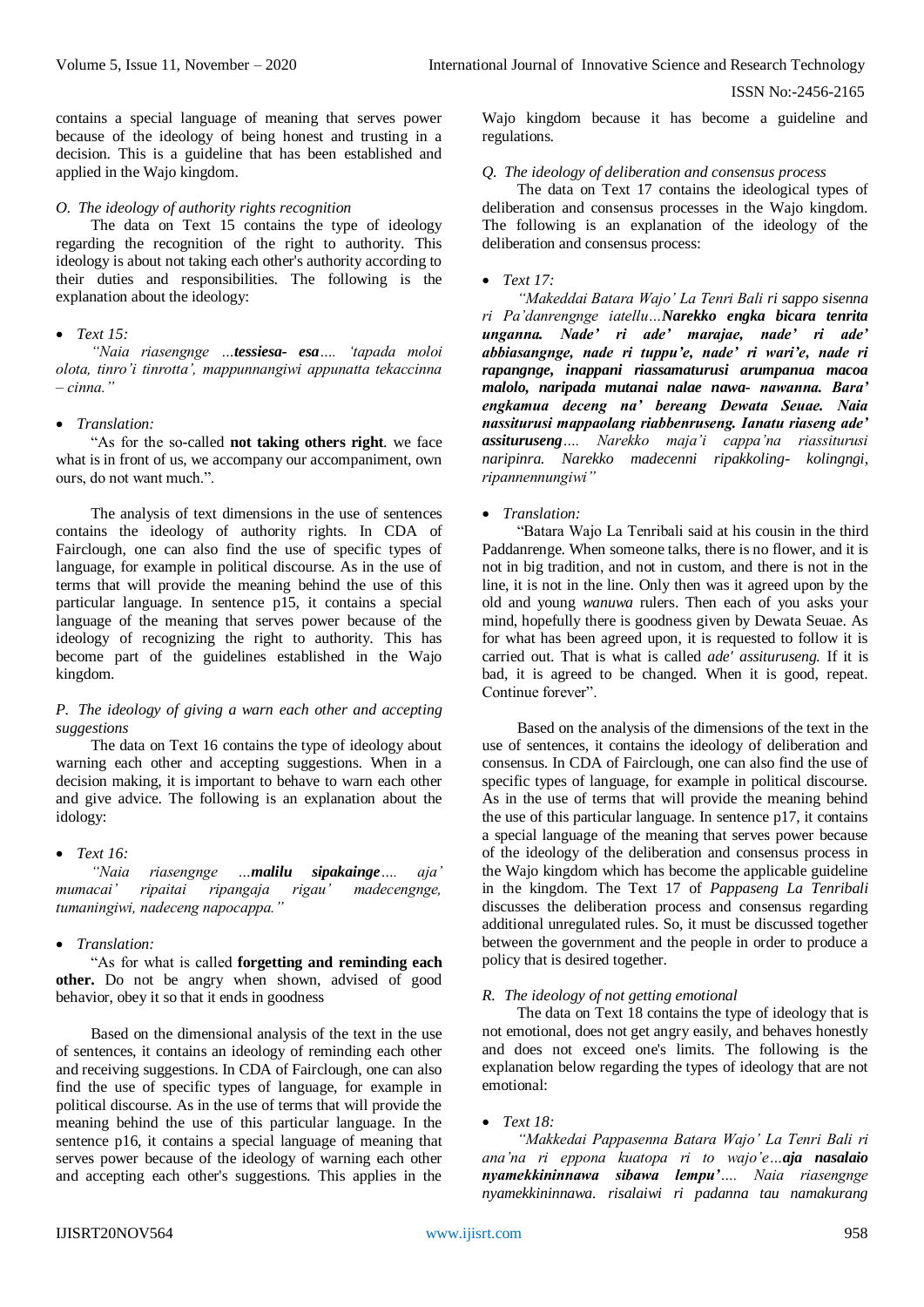*cai'na, maega a'dampenna, tennapoadang padanna tau tennaponyamengnge, tessitinajae ininnawanna. Naia riasengnge lempu' tekkacinnacinnai, tennaeloreng maja' padanna tau, nametau ri Dewata Seuae."* 

## *Translation:*

"Batara Wajo La Tenribali messages to his children and grandchildren as well as the Wajo people. do not abandon pleasure in honesty. As for the so-called pleasure of being abandoned by others, less angry, many apologetics, not conveying words to others that are unpleasant, which is not worthy of their heart. As for what is called honesty, there is not much desire, not wanting bad things to others and being afraid of God Seuae."

Analysis of the dimensions of the text in the use of sentences contains ideology, not emotional and honest behavior. In the CDA of Fairclough Discourse, there can also be the use of a special type of language, for example in political discourse. As in the use of terms that will provide the meaning behind the use of this particular language. The sentence p18 contains a special language usage. Because there is a meaning that serves power because the ideology is not emotional, irritable and behaves honestly. This has become a code of conduct for the Wajo people who have become the rules of the Wajo kingdom.

## *S. The ideology of giving privilege*

The data on Text 19 contains the type of ideology of giving privileges to the siblings of La Tenribali. The following is an explanation of the types of ideology of granting privileges:

*Text 19:*

*"Nassuro mo'bi' i Padaoroanena Batara Wajo' La Tenri Bali ri Penrang riasengnge La Tenri Tippe. Naia engkanana makkedai Batara Wajo ri anrinna. "Ia upoadakko, anri'…Alairo akkarungekku ri Penrang Eppatu Limpo: Seuani Ujung, maduanna lapere, Matelluna Taroketeng, Ma'eppana Saebawi. Mupada taroiwi Arung Ma'bicara tassi'di silimpo muewai sipatangngareng. Mautinro mattuku ulu mattuku aje, temmuisseng de'naekanami muisseng. Naiaparo limpoe eppa'e te'dukko muoto, Temmuriuttamai bicarammu ri Wajo Lipu- Tellu Kajuru'e, Tellu Turungeng Lakka'e. Temmuottamaitoi bicaranna. Narekko engka taummu muttama ri Wajo' mappasa'. Tenrillelei ri bola ri padang. Mutaro pasa' tenrileletokko. Massu'i taue ri Wajo temmuiseng, tamai temmuiseng. Muinaiwi Tellu – kajuru'e, Tellue- Turungeng –Lakka' ri Wajo', Na ana' Tellue-Turungeng lakka riko. Narekko sissalai arungnge ri Lipu-Tellue Turungeng Lakka'. Uttamako muappangaja' ri ana'mu, temmurijellokeng tudangeng ri barukae mutadang ti rutadangemmu, ri tudangenna ranrengnge. Narekko ciani mala pangaja', so'dammumani muessang, musaleppang widang, muammeko muitaitaini ana'mu siuno. Narekko engkana mate, bukku'ni widang mutuni, mupuppungngi aunna, muparitajoi, mulleme'i tajoe. Makkoniro tarona Tellu- Kajuru'e, tellue limpo riko'. Aga nappakkotona olona Arung Penrang ri Wajo' lettu' makkukue….Makkedai Arung Penrang:'Su'ding napenrasainna ri Sabu' tekkoengnga' kuparewa tennung"* 

## *Translation:*

"Told to call his brother Batara Wajo La Tenribali in Penrang called La Tenritippe. After coming, he said Batara Wajo to his younger brother, "What I said was that my brother took my power in Penrang, there were 4 Limpo, first Ujung, second, Lapere, third, Taroketeng, and fourth Saebawi. You place each one of the Arung Mabicara you invite to consider each other. Cover your head, cover your feet. You don't know he doesn't exist, but you know he does. Later, the four Villages will wake you up, then you will wake up. Wajo did not enter your speech. if someone comes in at Wajo shopping. Not taken / moved at home, outside the house. You make the market not move either. If people leave Wajo you don't know about, you don't know what to sign in. Being a mother for *tellu kajurue, Tellu turungngeng lakka*. Turungngeng Lakka who is your son, you are not shown your position until you sit in your place, in Ranrengnge's seat. If you do not want to accept advice, your crowbar that you carry, you throw a cloth, you are silent watching the children kill each other. If there are dead, wrap the cloth and burn, collect the ashes, put in the jar and plant. Such was the decree *Tellu Kajurue, tellu Limpo.* Finally, that's Arung Penrang's dish at Wajo. until now. Said Arung Penrang. I am called upon for what has been buried and I warn."

The text dimensions in the use of sentences already contain the ideology of privilege. In the CDA of Fairclough, there can also be the use of a special type of language, for example in political discourse. As in the use of terms that will provide the meaning behind the use of this particular language. The sentence on Text 19 contains a special language usage. Because there is a meaning that serves the ideological power of giving privileges to the La Tenribali brothers.

The text of *Pappaseng* La Tenribali discusses the granting of privileges by La Tenribali to his brother. By asking La Tenritippe to also add Arung Mabbicara in the territory of the Penrang kingdom and making Penrang the mother of the Wajo kingdom. La Tenritippe's duty as the mother of the kingdom is only entitled to give advice without imposing a will to implement the advice given. The position of La Tenritippe also has no right to intervene in the Wajo kingdom, nor does Wajo have the right to interfere with the Penrang kingdom.

In *Pappaseng* the text of La Tenribali from Text 1 to 19 already contains ideological discourse. According to Fairclough, text is used as a form of representation of something that contains a certain ideology so that the text is linguistically dismantled because it wants to see how something reality is displayed or formed in the text which may lead to certain ideologies.

#### **IV. CONCLUSION**

The types of ideology in the *Pappaseng* La Tenribali text: A Text Dimension using Critical Discourse Analysis of Norman Fairclough are 19 types. They are The Ideology of protecting each other's glory, The ideology of honesty, The ideology of mutually enforcing custom and law, The ideology of mutual glory or honor, The ideology of not taking property